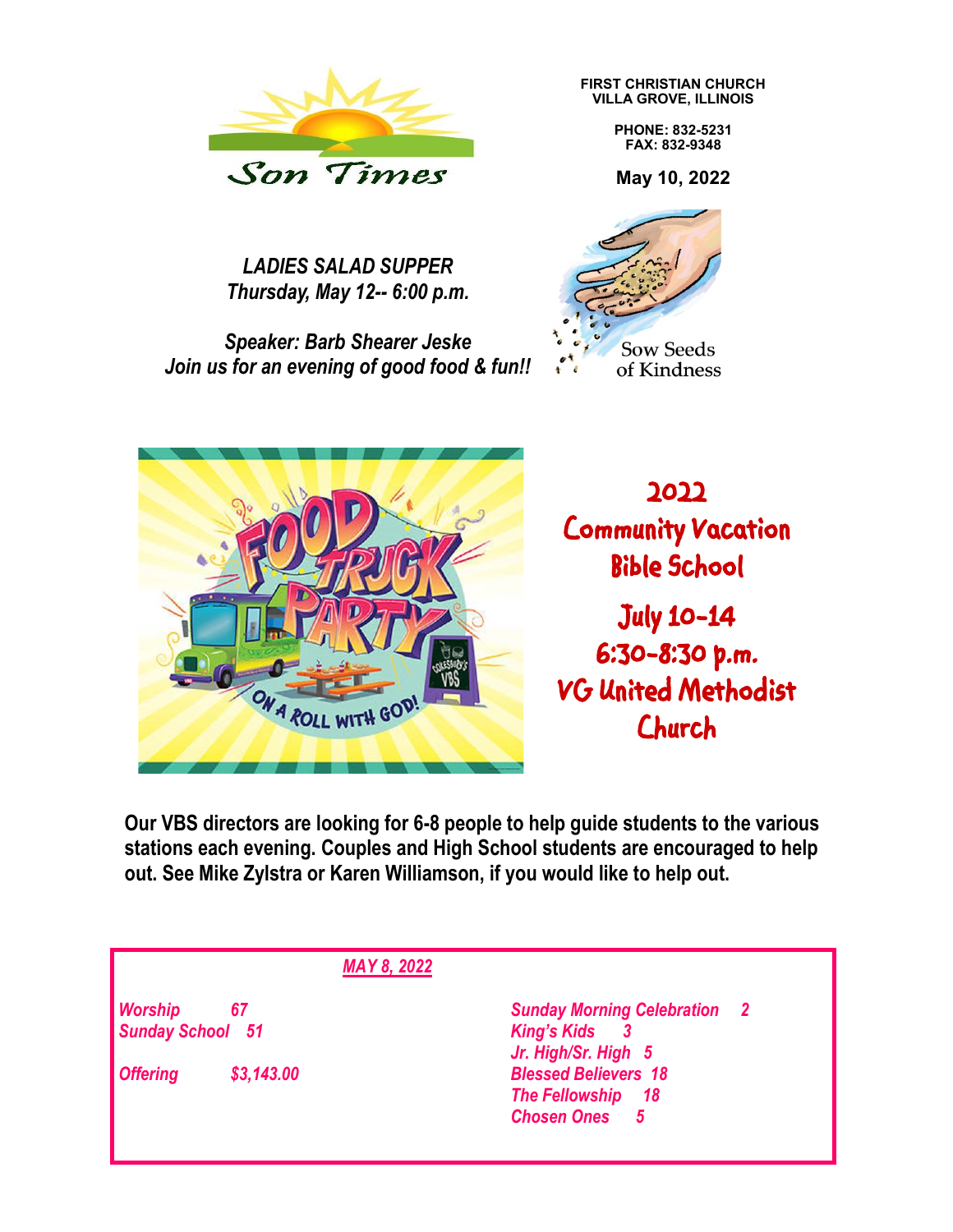

**Nancy Burkeen (Kate Shunk's aunt)- being referred to the University of Michigan for a clinical trial Barbara Dutton (Holly Wiggam's mother)- doing rehab and may go home next week; doing well Family of Mary Ellis- memorial service will be May 23, 11:00 a.m., at the church Beverley Harvey (friend of Garland Hubert & the Rothermel's)- chemo; not doing well Family of Dana McKeown (Florida)- Deanne Rothermel's sister**

**Kenny Monke (neighbor of Bob & Frances Dowler)- cancer, in Sarah Bush Hospital in ICU Family of "Bud" Bannantine (Texas)- father of Kent & Brenda Elam's friends, Julie & Sandy Parlier Paul Smith- saw dermatologist on Monday, has eczema and had a cancer removed from his face Janice Thode- doing better; she says, "Thanks for the cards and prayers-- I need patience!!"**



*FCC has traditionally honored all of our graduates one Sunday each year. The past two COVID years has made this difficult. But, we want to bring this tradition back for 2022.* 

*On Sunday, May 22, during our worship <u>araduates</u> service, we will present our graduates with a card and show them our love. Following the worship service and prior to* 

*Sunday School, we will have a brief reception with cupcakes and coffee. Please join us as we celebrate these graduation milestones! The graduates we know of include: Jr. High: Alexis Cassano, Allison Eisenmenger, Ryan Lillard, Tucker Shunk High School: Torie Rothermel Bachelor's Degree: Madeline Shunk Doctoral Degree: JP Swigart NOTE: if there are other graduates that we may have missed, please let us know. We aren't* 

*always informed about those who go back to college as an adult or those who earn a Master's or Doctoral degree.*

**The Youth Group is collecting cans to turn in for cash. If you have cans you would like to recycle, and would like to help out our youth, bring them into the Fellowship Hall. THANKS!**